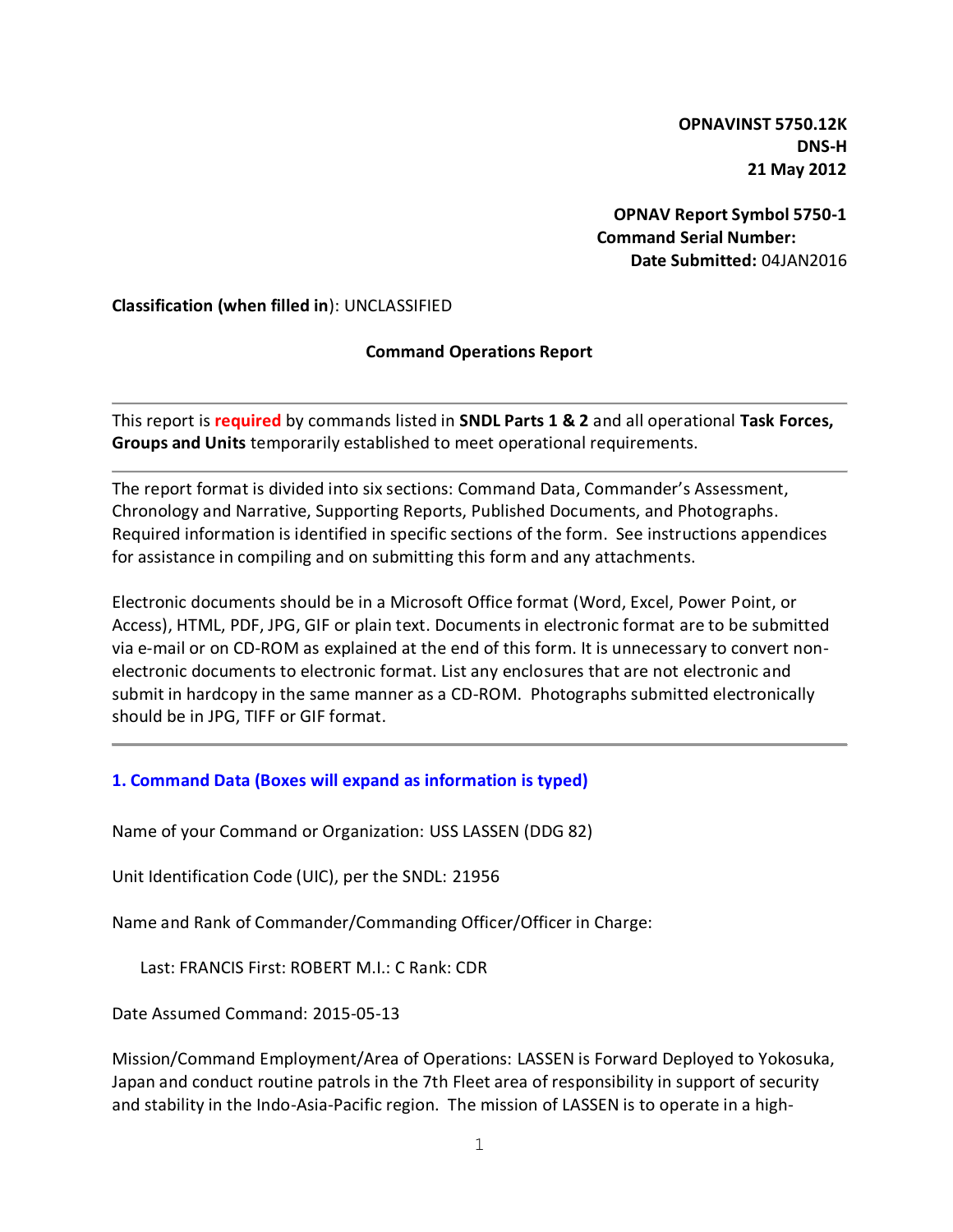density multi-threat environment as an integral member of a strike or surface action group to include striking targets along hostile shorelines and well inland. In addition, LASSEN provides its own air warfare, surface warfare and anti-submarine warfare and can effectively provide local area protection to underway replenishment groups, amphibious ready groups, and other military units.

Permanent Location (Home Port for deployable units): Yokosuka, Japan

Immediate Superior In Command:

Operational: Commander, Destroyer Squadron FIFTEEN

Administrative: Commander, Destroyer Squadron FIFTEEN

Identify your assigned Task Force/Group/Unit name(s) and mission(s). Include OPLAN(s) and or named operations you participated in during Task Force assignment (if applicable): Commander, Task Force SEVENTY (CTF 70), Carrier Strike Group FIVE (CSG 5), mission in support of security and stability in the Indo-Asia-Pacific region

Name(s) of Forces, Commands, Ships, Squadrons or Units assigned or under your operational control (if applicable): N/A

Type and number of Aircraft Assigned and Tail Codes, if applicable: MH-60R, HSM-51, WARLORD 00, WARLORD 51 (FEB-APR) MH-60R, HSM-51, WARLORD 00, WARLORD 51 (MAY-AUG) MH-60R, HSM-51, WARLORD 00, WARLORD 04 (SEP-NOV)

Commands, Detachments or Units deployed on board or stationed aboard as tenant activities (as applicable): Helicopter Squadron Marine (HSM) 51 Detachment 3

Number of Personnel Assigned:

Officers: 35 Enlisted: 270 Civilian: 0

Command Point of Contact (required entry, complete in full):

Name (Rank, First Name, Middle Initial, Last Name): LT Job Title/Office Code: Fire Control Officer (FCO), Public Affairs Officer (PAO) E-mail (both classified and unclassified, if available): Phone number(s): DSN Command Mailing Address: Unit 100190, Box 1, FPO AP 96671 (After 12FEB2016: Unit 100190, Box 1, FPO AA 34091)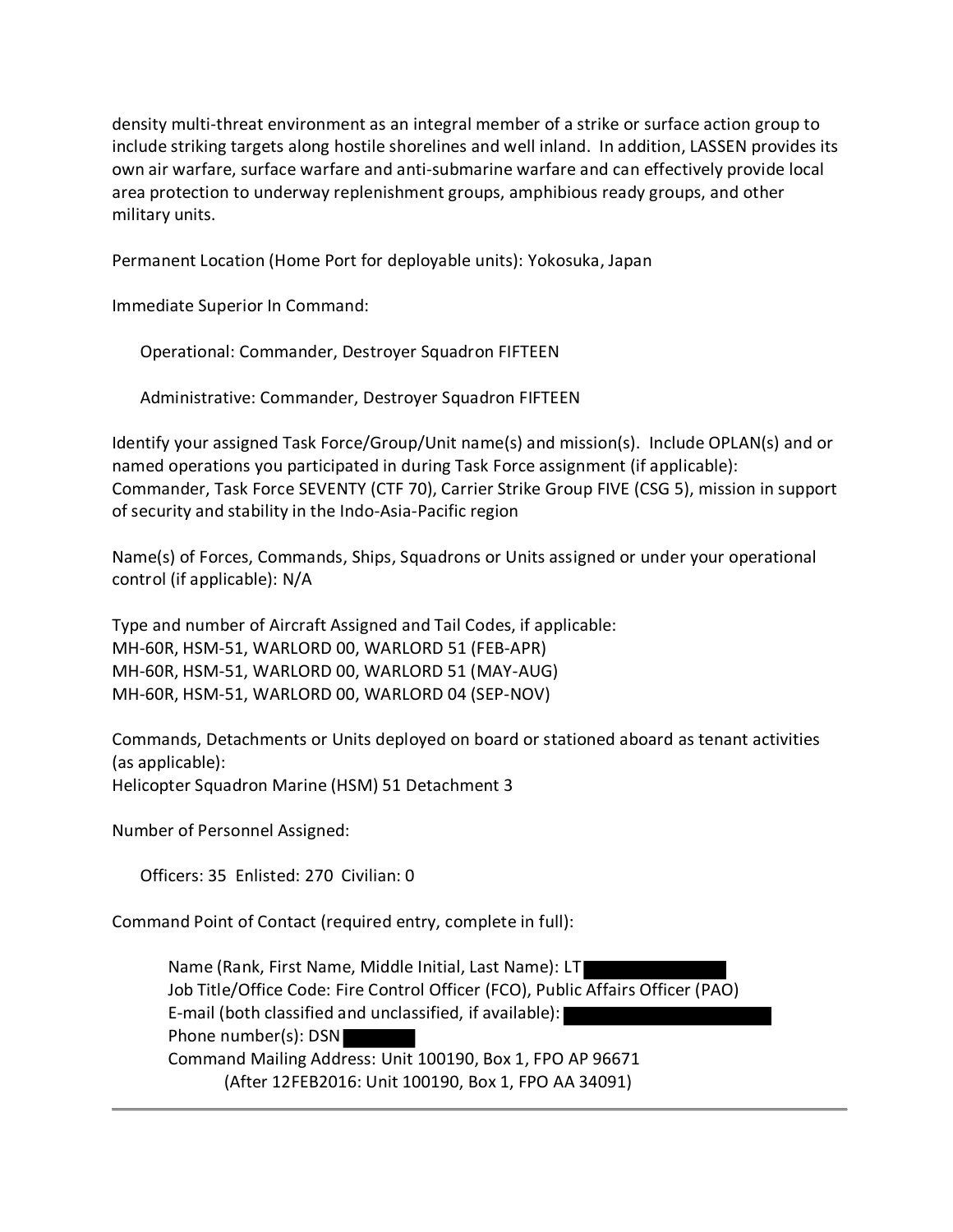#### **2. Commander's Assessment**

In 2015, LASSEN participated in numerous multinational exercises, port visits, essential certifications, maintaining a high level of efficiency and professionalism. LASSEN is a proven, combat-ready ship who continues to demonstrate all her might during both strike group and independent operations. At the same time, LASSEN's crew maintained high morale and spirit that catapulted her through a dynamic and challenging year. With the execution of multiple exercises and highly successful inspections, LASSEN proved that she is the best FDNF ship on the waterfront.

## **3. Chronology**

| <b>MISSION</b>                              | <b>SEA DATES</b> | DAYS UNDERWAY  |
|---------------------------------------------|------------------|----------------|
| Inpt Yokosuka, Japan - Leave/Upkeep         | 01JAN-11JAN      |                |
| <b>TRAV</b>                                 | 12JAN-31JAN      |                |
| <b>MOB-DLTT</b>                             | 12JAN-16JAN      |                |
| <b>Holiday Party</b>                        | 16JAN            |                |
| USW Cert 2.4                                | 19JAN-20JAN      | $\overline{2}$ |
| ATFP LTT/CV                                 | 20JAN-23JAN      |                |
| MOB-D CV                                    | 26JAN-30JAN      |                |
| <b>STW 2.3 A</b>                            | 26JAN-30JAN      |                |
| U/W East China Sea Patrol                   | 03FEB-25FEB      | 21             |
| <b>RAS</b>                                  | 10FEB            |                |
| <b>TRILAT</b>                               | 13FEB-14FEB      |                |
| <b>RAS</b>                                  | 17FEB            |                |
| <b>RAS</b>                                  | 24FEB            |                |
| Inpt Kure, Japan                            | 25FEB-27FEB      |                |
| Inpt Yokosuka, Japan                        | 01MAR            |                |
| U/W enrt South Korea                        | 02MAR-04MAR      | 3              |
| Inpt Donghae, South Korea - Foal Eagle Plan | 05MAR-07MAR      |                |
| U/W Foal Eagle/MASCO Cert                   | 08MAR-11MAR      | $\overline{4}$ |
| Inpt Donghae, South Korea                   | 12MAR-13MAR      |                |
| U/W IVO Philippine Sea                      | 14MAR-19MAR      | 6              |
| COMMS 1.0/READ E-3/1.1 Cert                 | 15MAR-20MAR      |                |
| Inpt Guam - Multi Sail Planning Conf        | 20MAR-22MAR      |                |
| U/W Multi Sail 2015                         | 23MAR-26MAR      | 4              |
| Inpt Guam                                   | 27MAR-20MAR      |                |
| U/W IVO Philippine Sea                      | 31MAR-01APR      | $\overline{2}$ |
| Inpt Yokosuka, Japan                        | 02APR            |                |
| <b>CMAV</b>                                 | 02APR-14MAY      |                |
| 3M 1.3 Cert                                 | 06APR-10APR      |                |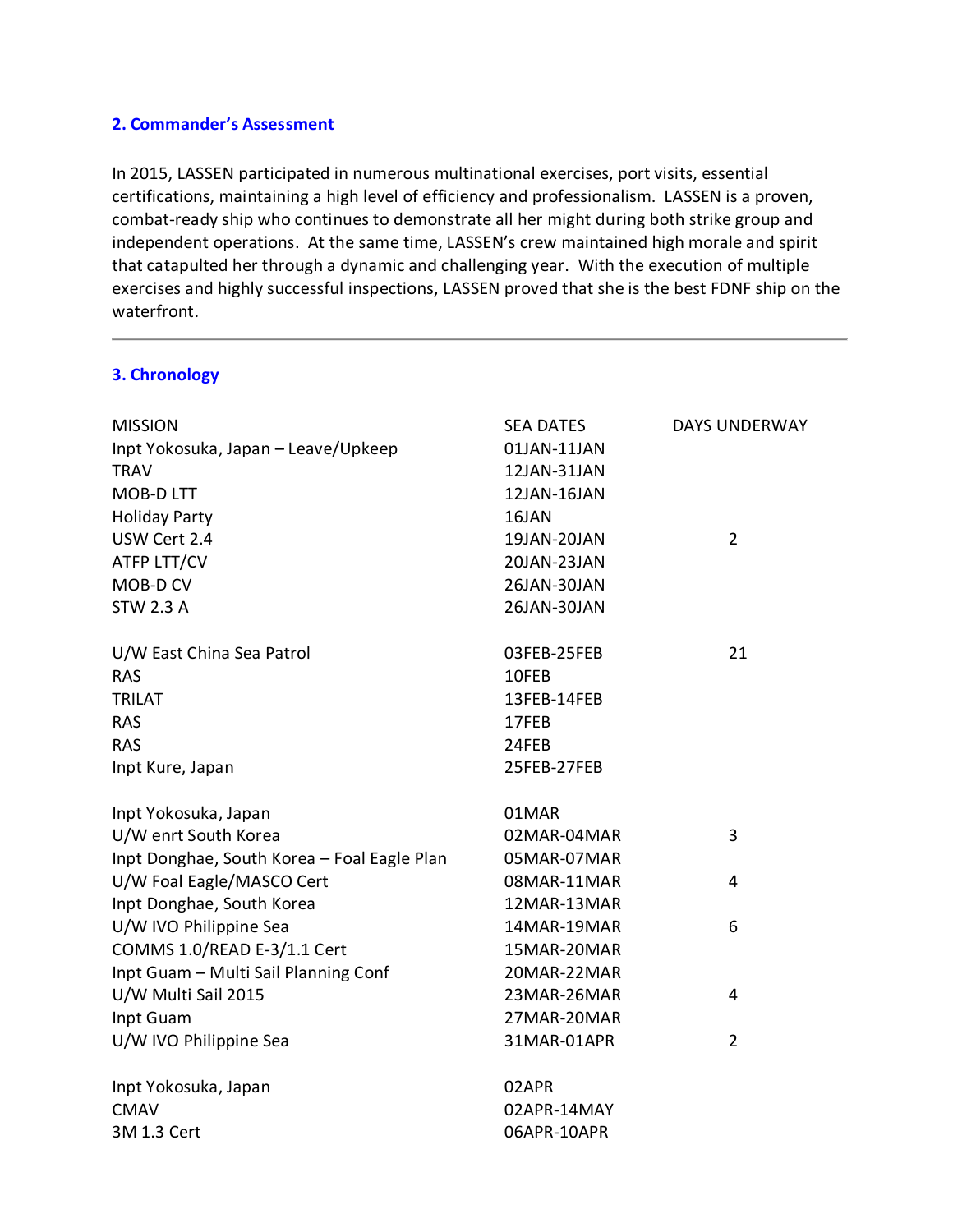| <b>MISSION</b>                          | SEA DATES   | DAYS UNDERWAY  |
|-----------------------------------------|-------------|----------------|
| STW 2.4 A Cert                          | 06APR-10APR |                |
| SUP 1.3 Cert                            | 13APR-17APR |                |
| <b>FST-J Preps</b>                      | 13APR-17APR |                |
| FST-J                                   | 20APR-24APR |                |
| <b>Command Picnic</b>                   | 24APR       |                |
| COMMS 1.2 Cert                          | 27APR-01MAY |                |
| SUP 1.3 Cert                            | 04MAY-08MAY |                |
| <b>NSFS Team Trainer</b>                | 04MAY-08MAY |                |
| Change of Command                       | 13MAY       |                |
| Ammo Onload                             | 15MAY       |                |
| U/W East China Sea Patrol               | 15MAY-11JUN | 28             |
| NSFS 2.4 B Cert                         | 18MAY-22MAY |                |
| Inpt Okinawa BSP                        | 18MAY       |                |
| TRILAT - Turkey, ROKN                   | 23MAY       |                |
| TRILAT - French                         | 25MAY       |                |
| Inpt Sasebo, Japan                      | 26MAY-28MAY |                |
| <b>RAS AME</b>                          | 29MAY       |                |
| U/W South China Sea Patrol              | 12JUN-02AUG | 52             |
| Inpt Subic Bay, Philippines BSP         | 03JUN       |                |
| <b>RAS WSD</b>                          | 10JUN       |                |
| <b>SCS PPO</b>                          | 21JUN-23JUN |                |
| Inpt Subic Bay, Philippines BSP         | 01JUL-05JUL |                |
| SUP 1.4 Cert                            | 01JUL-05JUL |                |
| Inpt Changhi, Singapore - CARAT         | 12JUL-18JUL |                |
| U/W ISO CARAT Singapore                 | 19JUL-23JUL |                |
| Inpt Changhi, Singapore - CARAT Debrief | 23JUL-24JUL |                |
| 3M LTT                                  | 20JUL-24JUL |                |
| Inpt Yokosuka, Japan                    | 03AUG-12SEP |                |
| 3M 1.4 Cert                             | 03UG-07AUG  |                |
| SWOcial                                 | 06AUG       |                |
| <b>ERAT Prep</b>                        | 10AUG-14AUG |                |
| SWOcial                                 | 14AUG       |                |
| House Hunting/Initial HPA Transition    | 09AUG-21AUG |                |
| <b>STW FORTRESS PREDATOR</b>            | 17AUG-21AUG |                |
| <b>MOB-E ATG LTT</b>                    | 17AUG-21AUG |                |
| MOB-E ISIC LTT                          | 24AUG-28AUG |                |
| U/W ISO MOB-E Preps                     | 26AUG-28AUG | 3              |
| MOB-E CV                                | 08SEP-11SEP | $\overline{2}$ |
| <b>RAS POS</b>                          | 18SEP       |                |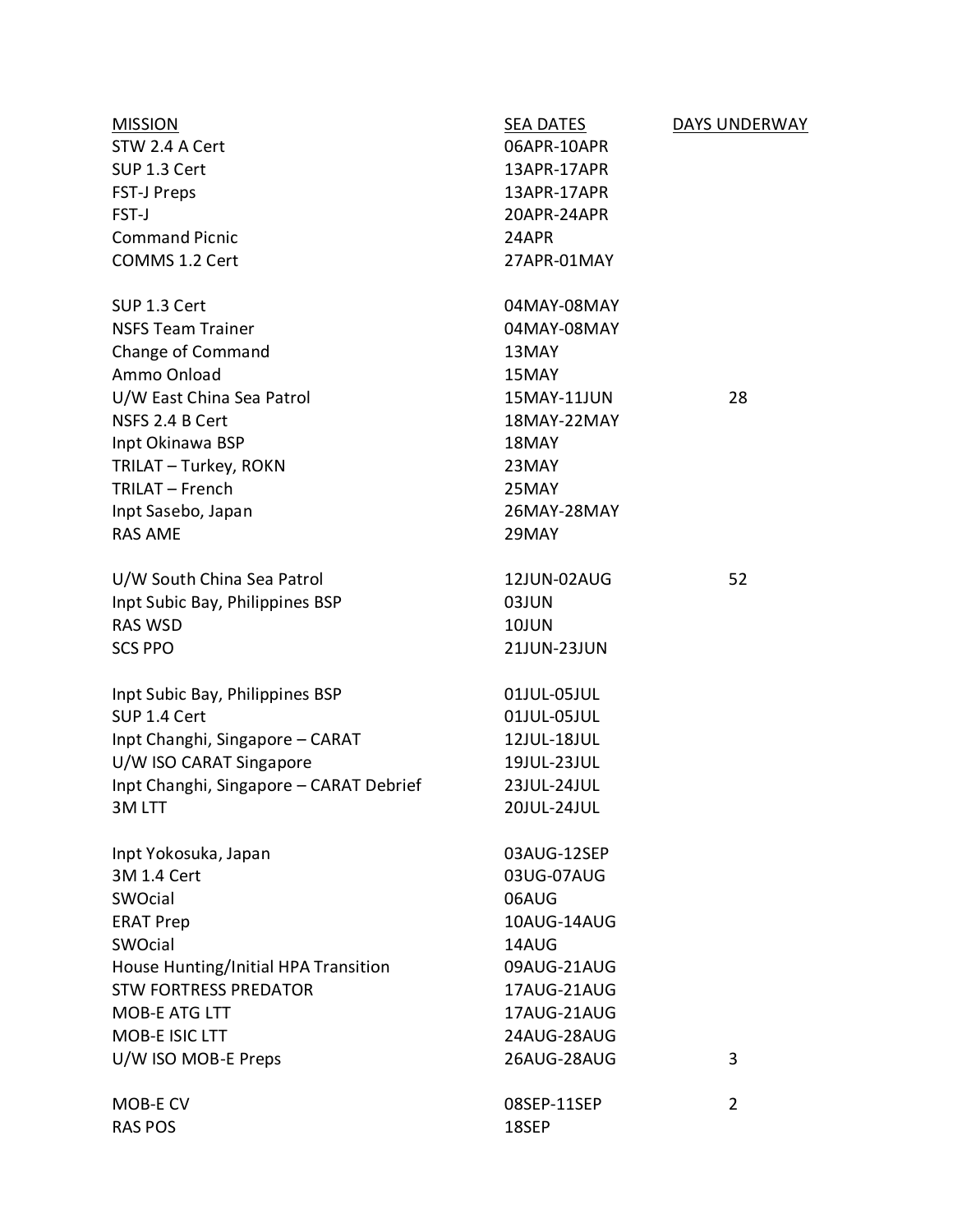| <b>MISSION</b>                                                           | SEA DATES                                                          | DAYS UNDERWAY |
|--------------------------------------------------------------------------|--------------------------------------------------------------------|---------------|
| Inpt Yokosuka, Japan                                                     | 12SEP-13SEP                                                        |               |
| U/W South China Sea Patrol                                               | 13SEP-11NOV                                                        | 62            |
| Inpt Seppanagr, Malaysia - Liberty                                       | 190CT-210CT                                                        |               |
| <b>FON</b>                                                               | 260CT-270CT                                                        |               |
| <b>RAS WSD</b>                                                           | 290CT                                                              |               |
| Inpt Brunei - CARAT                                                      | 02NOV-04NOV                                                        |               |
| U/W ISO CARAT Brunei                                                     | 04NOV                                                              |               |
| <b>THR CSG Escort</b>                                                    | 05NOV-09NOV                                                        |               |
| <b>RAS WSD</b>                                                           | 06NOV                                                              |               |
| U/W enrt Yokosuka, Japan                                                 | 09NOV-11NOV                                                        |               |
| Inpt Yokosuka, Japan                                                     | 12NOV-15NOV                                                        |               |
| U/W Ammo Offload                                                         | 16NOV-18NOV                                                        | 3             |
| Inpt Yokosuka, Japan - Leave/Upkeep                                      | 20NOV-31DEC                                                        |               |
| <b>CMAV</b>                                                              | 19NOV-23DEC                                                        |               |
| EXPSAF 1.0, 1.1, 1.2 Cert                                                | 20NOV-04DEC                                                        |               |
| Cumulative Days Away from Homeport: 196                                  |                                                                    |               |
| <b>Acronymns</b>                                                         |                                                                    |               |
| <b>ACU - Aircraft Control Unit</b>                                       | <b>INSURV</b> – Inspection and Survey                              |               |
| AIS - Automated Information System                                       | ISATT - Integrated Ship Air Team Trainer                           |               |
| ATFP - Anti-Terrorism Force Protection                                   | LTT - Learning Training Team                                       |               |
| ATG - Afloat Training Group                                              | MASOC - Maritime Air Support Operations                            |               |
| <b>AVCERT - Aviation Facilities Certification</b>                        | Center's                                                           |               |
| AW/SW/EW - Air Warfare Surface Warfare                                   | MOB-Mobility                                                       |               |
| <b>Electronic Warfare</b>                                                | $N -$ Navigation                                                   |               |
| <b>BSH</b> - Basic Ship Handling                                         | NSFS - Naval Surface Fire Support                                  |               |
| CIWS - Close-In Weapons System                                           | <b>PAC - Pre-Action Calibration</b>                                |               |
| <b>CMAV</b> – Continuous Maintenance Availability                        | <b>PVST – Port Visit</b>                                           |               |
| <b>COMREL</b> - Community Relations<br>CRY/INT - Cryptology Intelligence | RAP - Recognized Air Picture                                       |               |
| CSICP - Cyber Security Inspection and                                    | RAS - Replenishment at Sea<br><b>READ-E - Readiness Evaluation</b> |               |
| <b>Certification Program</b>                                             | S-Seamanship                                                       |               |
| DTE - Detect to Engage                                                   | SAG - Surface Action Group                                         |               |
| $E$ – Engineering                                                        | SAR - Search and Rescue                                            |               |
| ECS - East China Sea                                                     | SAU - Search and Attack Unit                                       |               |
| <b>EKMS</b> - Electronic Key Management System                           | <b>SCAT - Small Caliber Action Team</b>                            |               |
| <b>ERAT</b> - Engineering Readiness Assessment Team                      | SCS - South China Sea                                              |               |
| <b>EXPSAF - Explosive Safety</b>                                         | THR - USS THEODORE ROOSEVELT                                       |               |
| FDNF - Forward Deployed Naval Forces                                     | TYCOM - Type Commander                                             |               |
| FST-J - Fleet Synthetic Training - Joint                                 | ULT - Unit Level Training                                          |               |
| HSM - Helicopter Squadron Maritime                                       | $U/W -$ Underway                                                   |               |
| INPT-Inport                                                              | USW - Undersea Warfare                                             |               |
| <b>IRAT - INSURV Readiness Assessment Team</b>                           |                                                                    |               |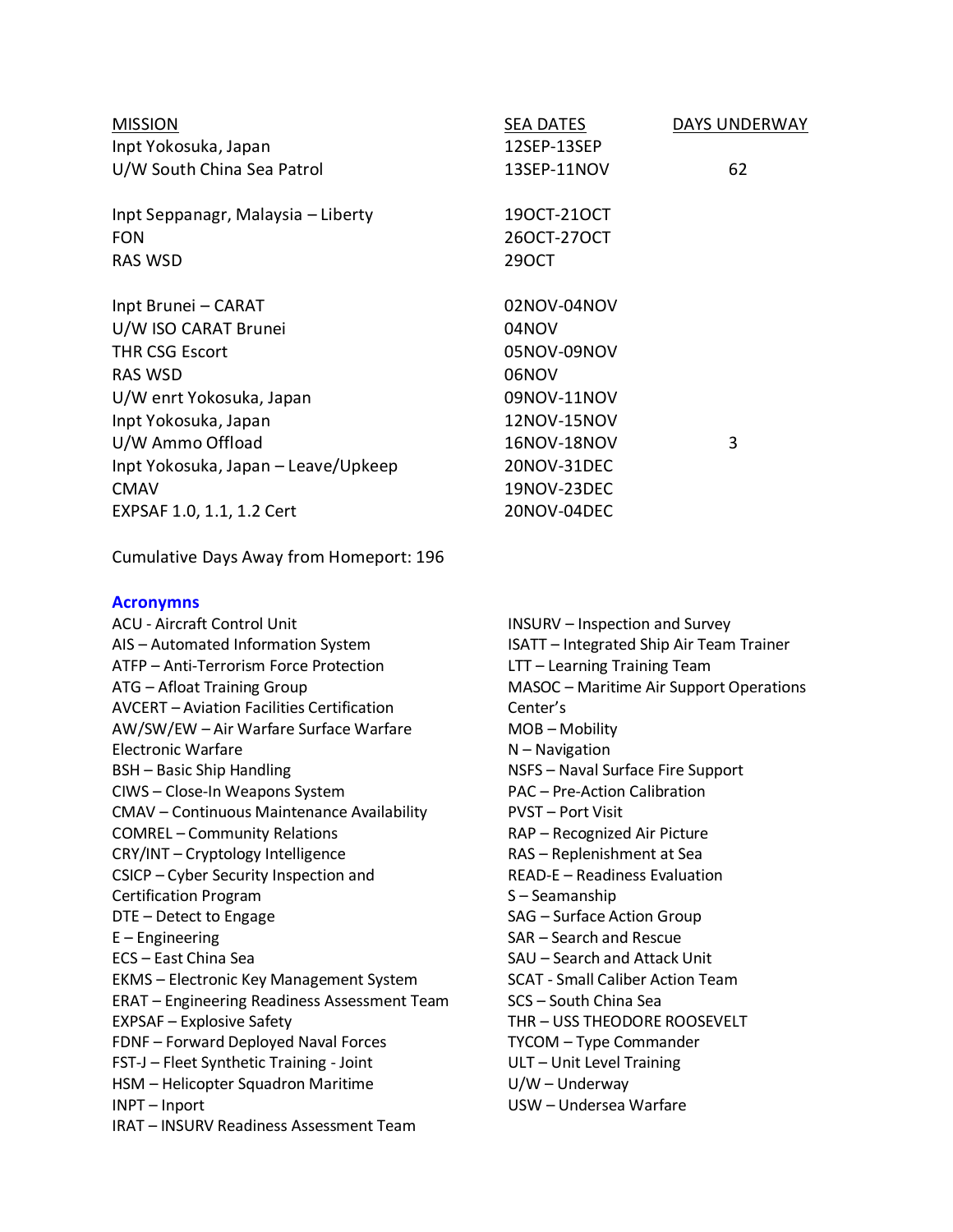#### **Narrative**

1. Operational Effectiveness. LASSEN had a landmark year in 2015 operating in the South China Sea and spending 115 days on station conducting 8 Persistent Presence Operation (PPO) transits through the Spratly Islands, more than any other ship in the Navy. The ship also set the standard for future platforms operating in Seventh Fleet in data collection and reporting. During 2015, the ship conducted more than 67 constructive kills, produced 47 tactically significant storyboards of which most were briefed at the 7th Fleet Flag Officer Level and above, and developed and distributed a Low Probability of Counter Detection Tactical Bulletin now in use throughout SEVENTH Fleet. Furthermore, LASSEN was hand picked to conduct the first Spratly Island FON of a PRC claimed feature since 2012. Commander, SEVENTH Fleet and the Secretary of Defense, personally visited the ship to thank the crew for their remarkable accomplishments on patrol and for the positive worldwide impact it had in defending Freedom of Navigation and enhancing regional stability.

2. Exercises. LASSEN demonstrated her capability and readiness to perform every mission, the first time every time. Whether it was conducting multi-national exercises or executing material inspections, LASSEN set the highest standard of excellence:

 a. LASSEN participated in Foal Eagle 2015 with the Republic of Korea Navy (ROKN) off the Eastern coast of South Korea with DESRON SEVEN embarked. The exercise included DIVTACS, Anti-Submarine and Surface warfare exercises, as well as communications drills. During Foal Eagle LASSEN was praised for her performance as Scene Action Unit Commander during ASW Freeplay exercises, including the use of MH-60R helicopters, which greatly strengthened tactical and strategic coordination in Anti-Submarine warfare between the US and ROK Naval Forces. During Maritime Counter Special Operation Forces Exercise (MCSOFEX), LASSEN achieved the certification and was praised by DESRON SEVEN by the high level of proficiency of the LASSEN combat team. LASSEN's Force Air Defense Coordinator employed JSTARS to control up to eight aircraft at once and successfully engage all adversary contacts, greatly enhancing the Maritime Air Support Operations Center's (MASOC) flexibility.

 b. During MULTISAIL 2015, LASSEN coordinated several exercises including Pac-Fires, DIVTACS, tactical demonstrations, SRBOC shoots, Anti-Submarine warfare exercises, OTS engagement, Helo – dropped MK-54 engagements and a Tomahawk Land Attack Cruise Missile live fire exercise. LASSEN's ability to perform in a complex warfare environment resulted in the successful execution of all tasks.

 c. LASSEN participated in the Fleet Synthetic Training Joint (FST-J) Exercise 15-72 in April. Despite of the complicated LINK/C4I architecture for the event, LASSEN performed duties as ADU linking with over twenty units from C7F, CTF 70, RRN SG and CTF 76 and integrated seamlessly with USMC, USAF, USA and coalition Units during the dynamic and tactically challenging scenarios.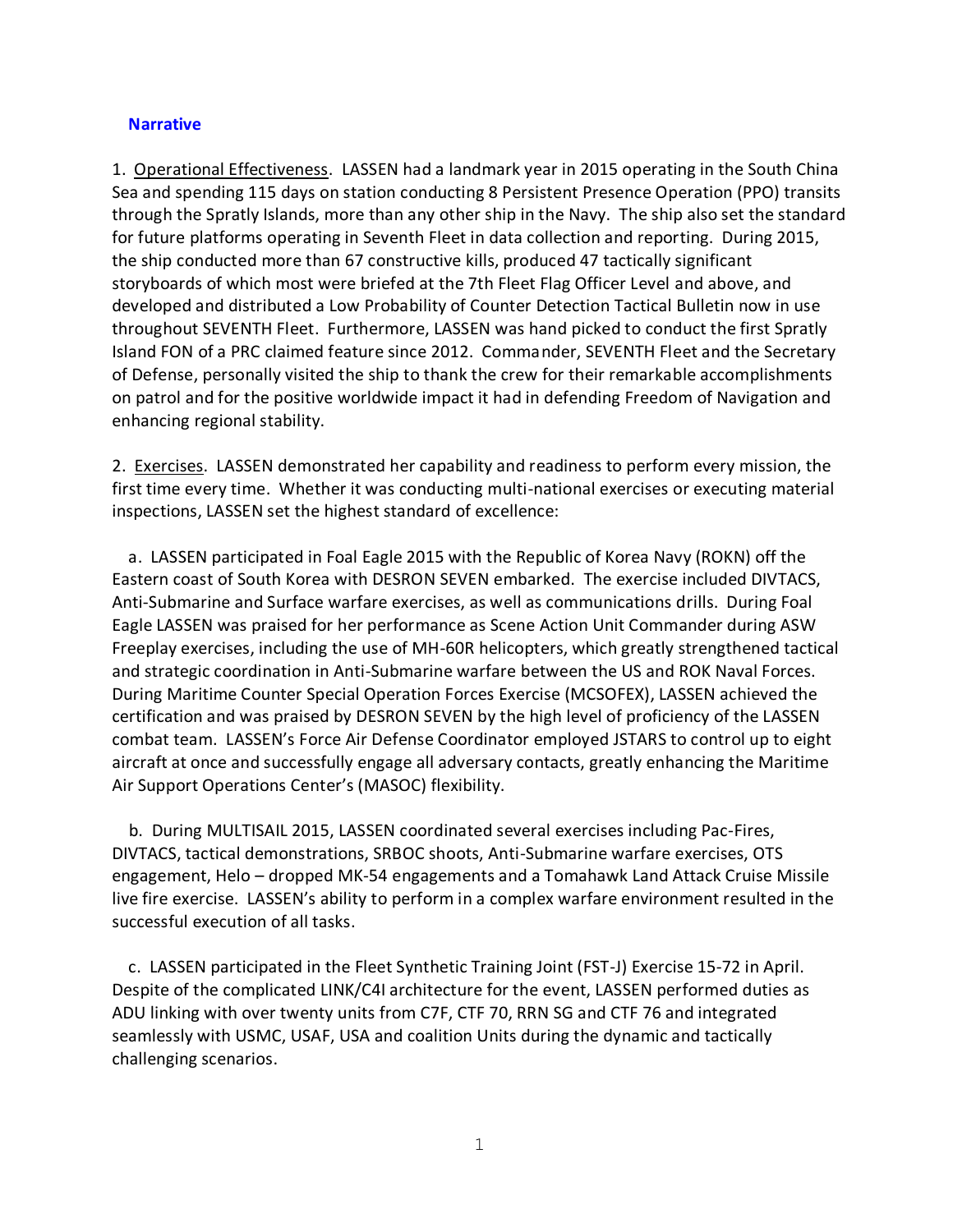d. LASSEN participated in Singapore CARAT 2015. Under Commander DESRON SEVEN, LASSEN operated with the Singaporean Navy and other USN units strengthening relations in the South China Sea AOR while maximizing every opportunity for training. Several complex scenarios were executed in a bilateral exercise with Air, Surface and Subsurface units. LASSEN also functioned as SAU, SAG and ASW commander during several multi-warfare events.

 e. LASSEN consistently excelled in all SEVENTH Fleet tasking, training exercises and patrols throughout the South China Sea. On short notice, LASSEN went from an underway training environment where, she passed with flying colors to turning around and getting back underway within 24-hours for an 8-week real world tasking in support of SEVENTH Fleet priorities.

 f. During CARAT Brunei 2015, LASSEN was the SAUC for a five ship bi-lateral event week, during which including LASSEN holding a reception for the US Ambassador to Brunei and Commander, Task Force SEVEN THREE. LASSEN was joined by the Military Sealift Command replenishment ship USNS MILLINOCKET, USS ANCHORAGE (LPD 23) a P-8A Poseidon maritime patrol aircraft from VQ-45, and ships and aircraft from the Brunei Navy. The bilateral exercise included complex mission scenarios with ships and aircraft. A simulated MEDEVAC casualty flight with group maneuvers, a gunnery exercise on moving targets, and several Visit Board Search & Seizure (VBSS) familiarization exercises. Additionally, LASSEN was the Officer Tactical Command (OTC) for the live fire gun exercise, in which, she took tactical control of 3 Singaporean Naval ships and fired multiple CIWS and small caliber shots at surface targets. The complexity of this event took extensive preparations, cross-deck planning, and several practice runs before execution. The results were phenomenal and team LASSEN better understood what it took to plan such a complex surface engagement scenario with multiple ships more importantly it solidified our relations with our South East Asian regional partners.

3. Warfare Readiness. LASSEN showcased her warfare readiness during Multi-Sail 2015, Foal Eagle 2015, NSFS Certification, CARAT Singapore, and CDS15 Operations in the Seventh Fleet area of operations**.** 

 a. LASSEN held 29 hours of active SONAR contact and 6 hours of passive SONAR contact on submarines during the 2015 calendar year.

 b. LASSEN consistently excelled in all Seventh Fleet tasking, training exercises and patrols throughout the South China Sea. On short notice, LASSEN went from an underway training environment where she passed with flying colors to turning around and getting back underway within 24-hours for a nearly 8-week real world tasking in support of SEVENTH Fleet priorities.

 c. LASSEN remains at the peak of readiness in Air Defense Coordination, qualified and ready to assume the duties as Force coordinator. With the George Washington Strike Group in March, LASSEN assumed duties as BC, flawlessly deconflicting

4. Real-world operations. As the most mission-ready destroyer in Forward Deployed Naval Forces (FDNF), LASSEN has met every commitment and maintained continuous readiness while excelling in real-world operations.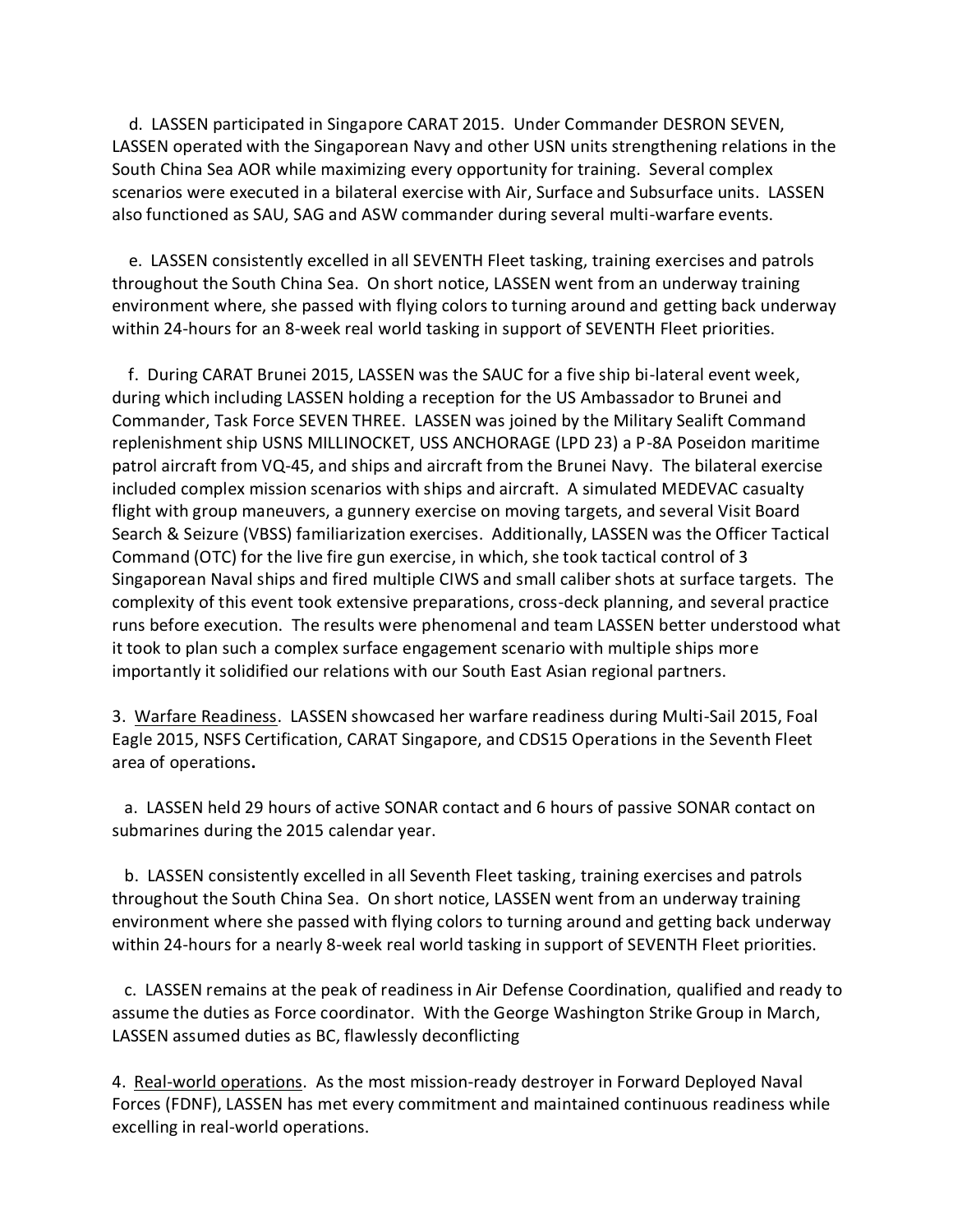a. SEVENTH Fleet Presence. During transit in theater or exercises LASSEN continuously remained combat ready and performed at the highest levels. LASSEN conducted routine patrols in the East China Sea, South China Sea, and Philippine Sea

 b. MH-60R Integration. LASSEN completed Integrated Ship Air Team Trainer (ISATT), successfully qualifying primary and secondary air crews. The combined efforts of LASSEN and HSM-51 Detachment Three utilized COMSEC, EKMS, LINK, and HAWKLINK to become qualified to conduct real-world integrated operations. Throughout ASW exercises in 2014 the team work of LASSEN and HSM-51 DET 3 proved the capabilities and enhanced the tactics the Romeo helicopter brings to Seventh Fleet operations.

 c. Port Visits: LASSEN conducted Port Visits to Donghae, Guam, Sasebo, Okinawa, Kure, Malaysia, and Brunei. While in Guam for Multi Sail 2015, LASSEN participated in Champions Cup, competing in 11 sports events with other FDNF commands. LASSEN sailors upheld "Liberty is a Mission" and had zero incidents during every port visit.

# 5. Community Relations Projects.

# Donghae, South Korea

6-7 MARCH – LASSEN Sailors joined together with Republic of Korean Navy members to explore the rich culture of South Korea. The trips included visits to sites around South Korean including Unification Observatory, Mureung Valley/Samhwa Temple, and Haesindang Park.

## Guam

31MAR – LASSEN Sailors visited with the organization, Island Power Girls of Guam, interacting with young women dealing with social harships of being a young woman. Sailors volunteered alongside the girls doing various items they enjoy like cooking, gardening, trail walks and painting.

21MAR – Sailors volunteered at the GAIN Animal Shelter in Guam, helping to clean out the living spaces for abandoned animals in need looking for new homes.

21MAR – Sailors cleaned the Marbo Cave in Guam of trash and debris. This location is a fresh watering hole that the Guam residents visit often, and Sailors were able to leave the areas in better shape than they visited.

## Subic Bay, Philippines

04JUN – Sailors visited the Olongapo City Rizal Triangle Multi Purpose Center to play a basketball game against a year-round youth team from the area. This project was aimed at bringing Sailors the local community together for mutual sportsmanship.

03JUN – Sailors visited the Olongapo City Social Development Center For Girls, a community to strengthen girls who had been abused both physically and mentally. This project was aimed at educating Sailors on living in Olongapo City and interacting with the local community and surrounding area of Subic Bay.

Changhi, Singapore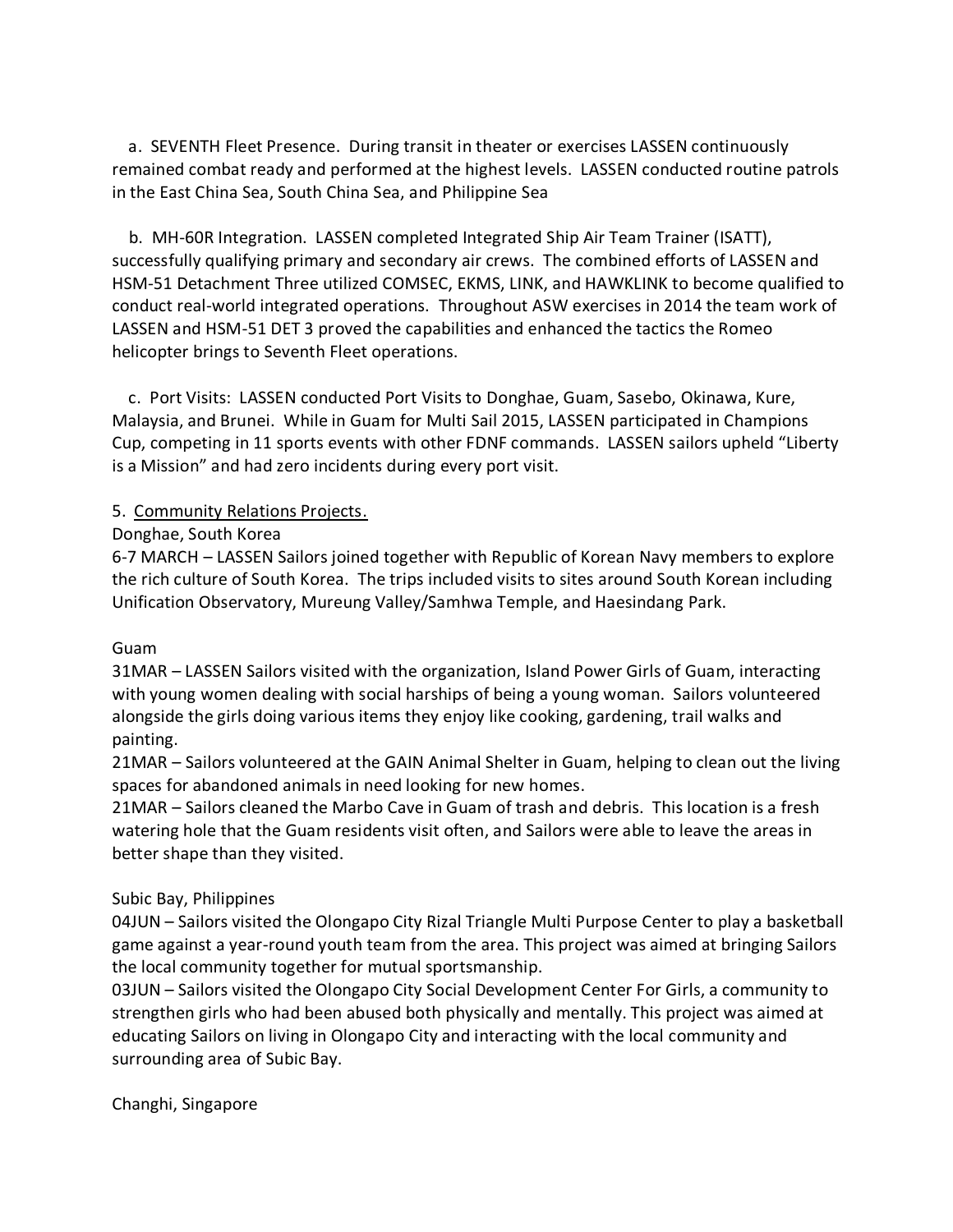16JUL – Sailors visited the Willing Hearts Soup kitchen to aide in preparing food for those in need around the city. Sailors helped prepare plates, wash dishes, load and unload trucks, and box meals to be delivered, contributing to the soup kitchen's preparation of over approximately 5000 meals per day.

15JUL – LASSEN Sailors visited the PeaceHaven Nursing Home in Singapore. Sailors paired up with members from the Singaporean Navy to perform tasks around the facility, including clean the ambulance, residence rooms, and common areas.

6. Change of Command. LASSEN held a change of command ceremony May 13, while moored at its forward-deployed home port in Yokosuka, Japan. As the ship's company and invited guests looked on Cmdr. Michael Smith was relieved by Cmdr. Robert Francis during the traditional ceremony held pier-side at Commander Fleet Activities Yokosuka (CFAY).

# **4. Supporting Reports (Refer to specific guide for Ship/Shore/Aviation or Fleet Command)**

N/A

# **5. Published Documents**

- (1) Lassen Maintains Presence in the Western Pacific
- (2) Lassen Enhances Cooperation with JMSDF
- (3) Lassen Completes TRAV, Departs Yokosuka for Deployment
- (4) USS Lassen Increases Interoperability with JMSDF
- (5) USS Lassen Successfully Completes New Payment Process
- (6) USS Lassen Honors Women's History Month
- (7) Allied Naval Exercise Strengthens Indo-Asia-Pacific Region
- (8) Midshipmen Experience Pacific Patrol Aboard FDNF Destroyer
- (9) USS Lassen Conducts Trilateral Exercises with Allied Navies
- (10) Lassen, ONI Train Together
- (11) USS Lassen Arrives in Subic Bay for a Port Visit
- (12) USS Lassen Promotes Maritime Security in South China Sea
- (13) Lassen Returns Home from Summer Deployment
- (14) USS Lassen Arrives in Kota Kinabalu, Malaysia
- (15) USS Lassen Carries Out Change of Command

Welcome Aboard Materials:

- (16) Welcome Aboard Pamphlet
- (17) Welcome Aboard Letter Template
- (18) Commanding Officer's Command Philosophy

Misc:

(19) Homeport Shift Newsletter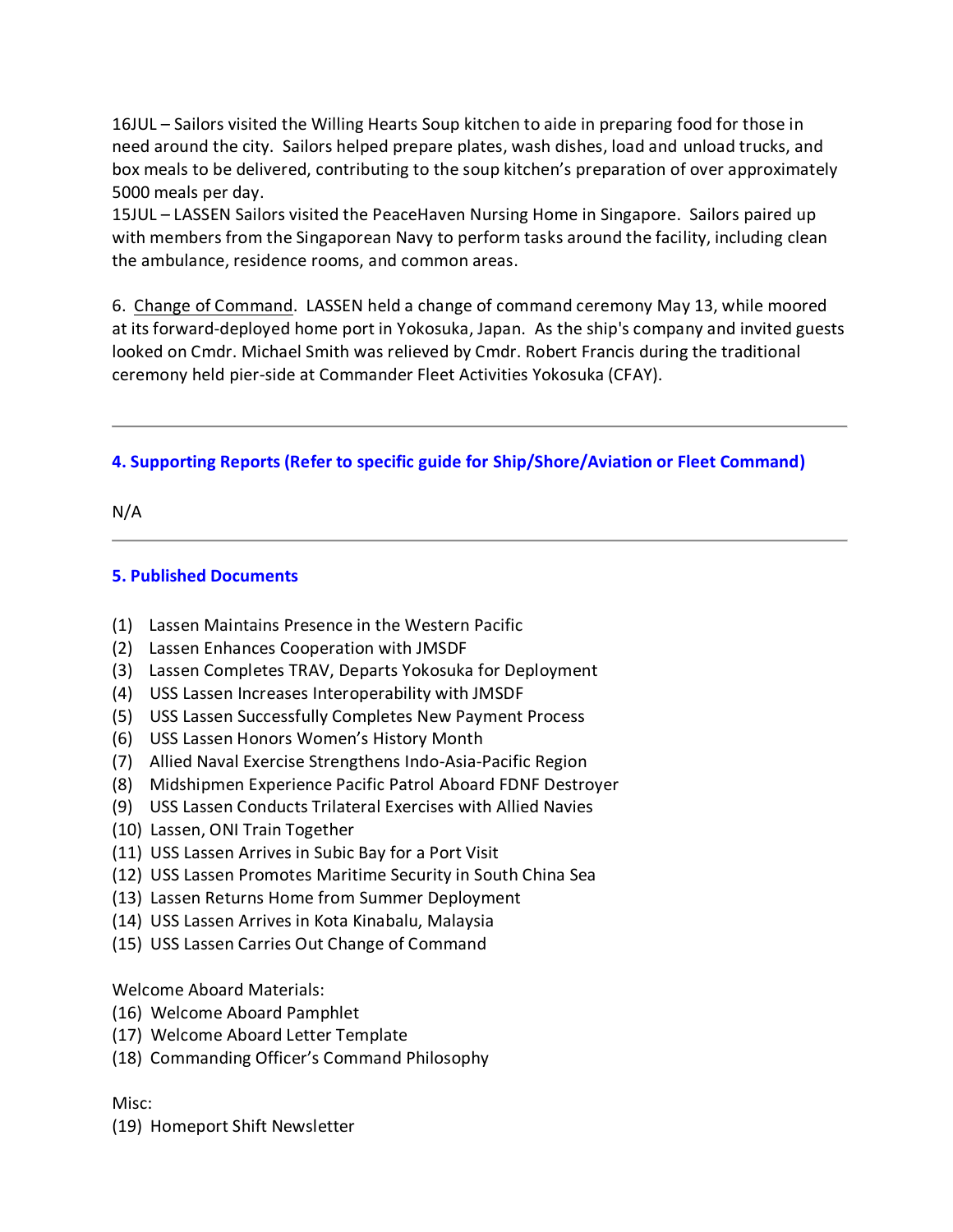Command Websites:

- (1) https://www.facebook.com/usslassen
- (2) http://www.navy.mil/local/ddg82/
- (3) https://www.flickr.com/photos/usslassen

## **6. Photographs**

- (1) Commanding Officer CDR Robert Francis
- (2) Executive Officer CDR Thomas Chekouras
- (3) Command Master Chief CMC Robert Beachy
- (4) Air Boss LCDR
- (5) Combat Systems Officer LT
- (6) Weapons Officer  $-LT$
- (7) Chief Engineer LT
- (8) Supply Officer LT
- (9) Operations Officer LT
- (10) Navigator LT
- (11) Public Affairs Officer/Fire Control Officer LT

## **Submit this Command Operations Report as follows:**

Via e-mail, to email address: archives@navy.mil

Place any attachments too large for transmission via e-mail on CD-ROM and send by an approved commercial courier, such as FEDEX or UPS. Check CDs for readability before submission to guard against corruption. Forward paper records included as attachments in the same manner. **Do not forward Command Operations Reports via U.S. mail, as all mail addressed to the Naval History and Heritage Command is irradiated and will result in destruction of discs and damage to paper enclosures.** Address all shipments to:

Naval History and Heritage Command Attn: (Ships History/Aviation History/Operational Archives) 805 Kidder Breese Street, SE Washington Navy Yard, DC 20374-5060

Submit **Confidential and Secret** Command Operations Reports electronically via SIPR-net e-mail to: archives@navy.smil.mil

Place any **classified** attachments too large for transmission via e-mail on CD-ROM and send by an approved commercial courier, such as FEDEX or UPS. Check CDs for readability before submission to guard against corruption. Forward classified paper records included as